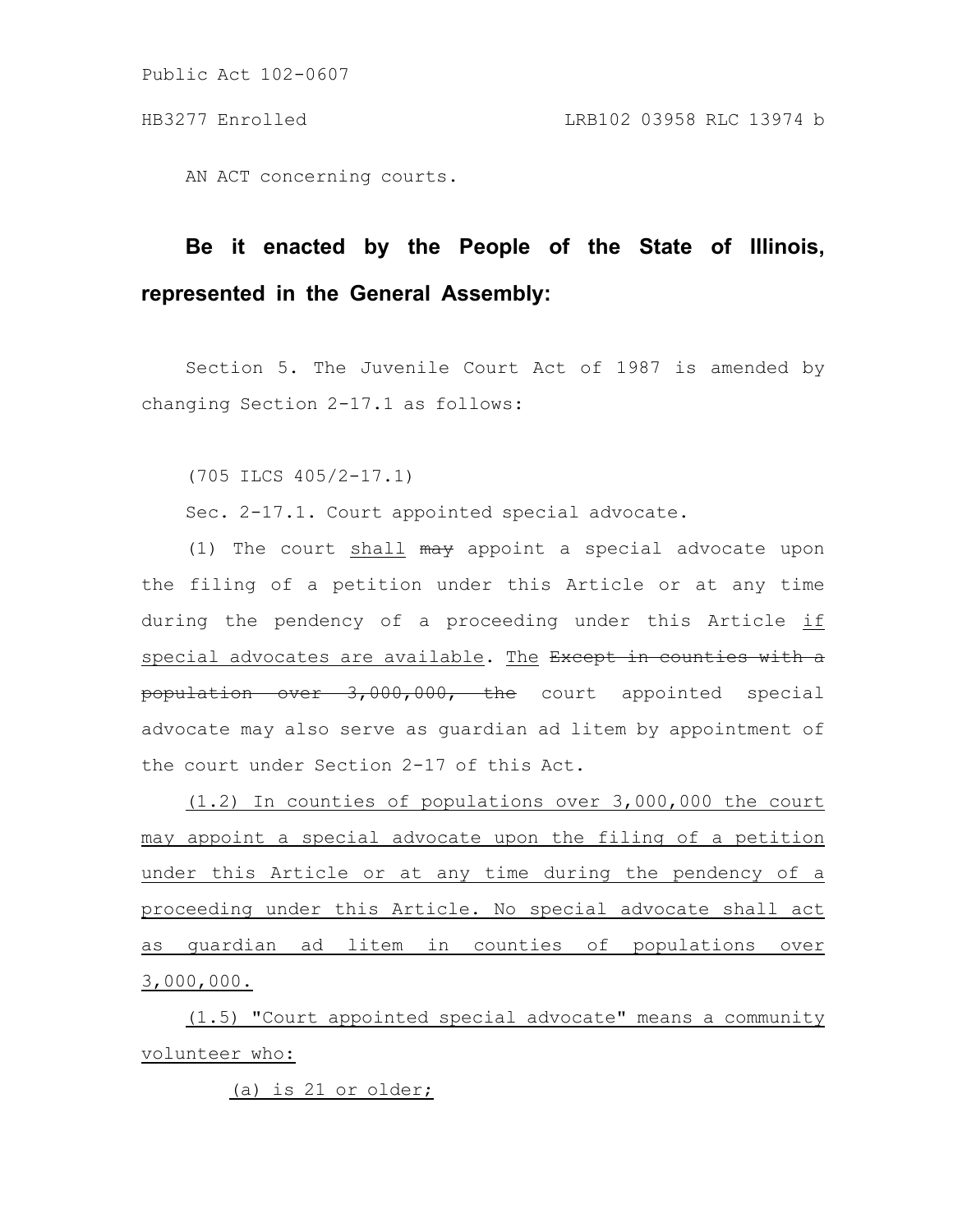(b) shall receive training with State and nationally developed standards, has been screened and trained regarding child abuse and neglect, child development, and juvenile court proceedings according to the standards of the National CASA Association;

(c) is being actively supervised by a court appointed special advocate program in good standing with the Illinois Association of Court Appointed Special Advocates; and

(d) has been sworn in by a circuit court judge assigned to juvenile cases in the circuit court in which he or she wishes to serve.

Court appointed special advocate programs shall promote policies, practices, and procedures that are culturally competent. As used in this Section, "cultural competency" means the capacity to function in more than one culture, requiring the ability to appreciate, understand, and interact with members of diverse populations within the local community.

(2) The court appointed special advocate shall:

(a) conduct an independent assessment to monitor the facts and circumstances surrounding the case by monitoring the court order;

(b) maintain regular and sufficient in-person contact with the minor;

(c) submit written reports to the court regarding the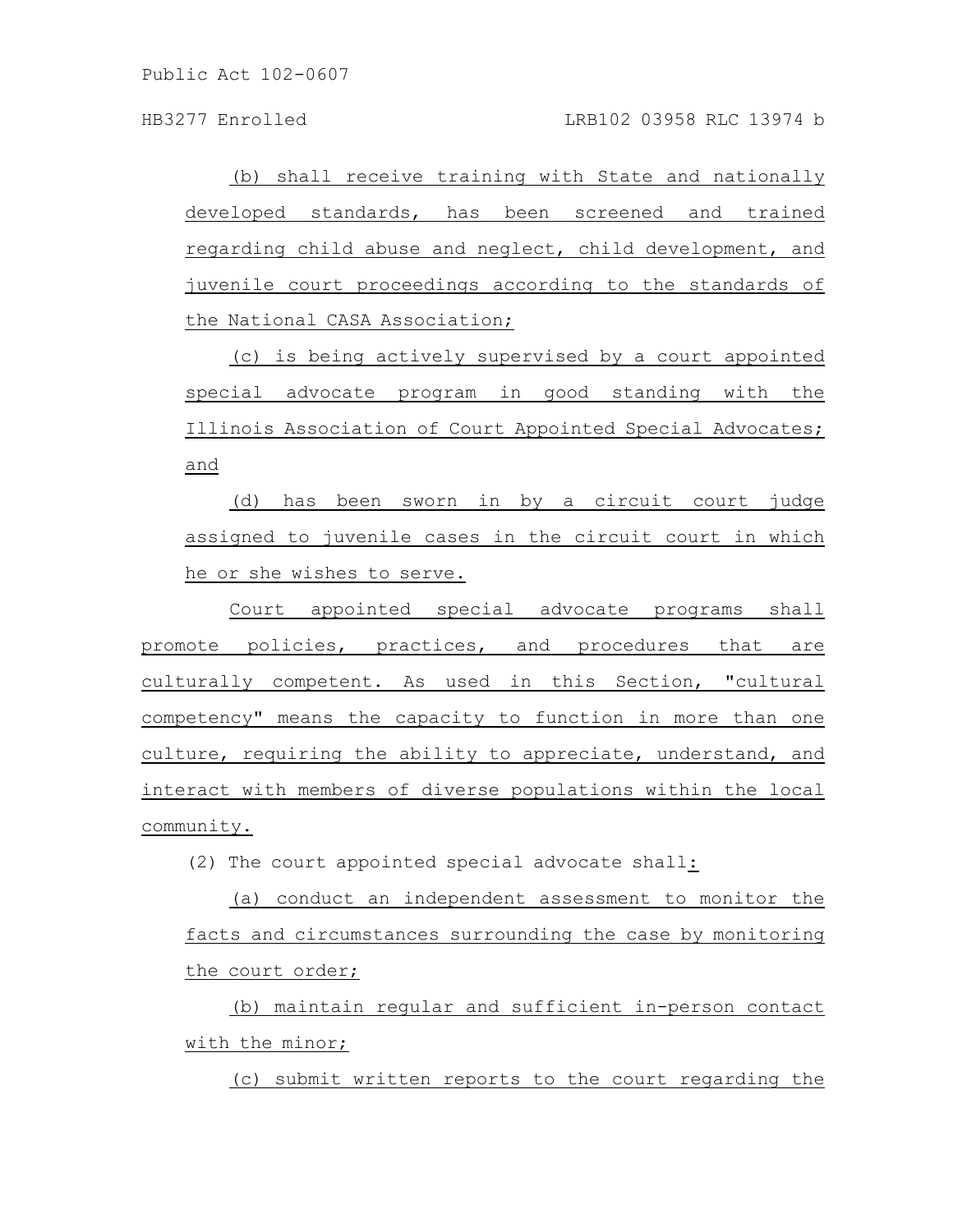## HB3277 Enrolled LRB102 03958 RLC 13974 b

minor's best interests;

(d) advocate for timely court hearings to obtain permanency for the minor;

(e) be notified of all administrative case reviews pertaining to the minor and work with the parties' attorneys, the guardian ad litem, and others assigned to the minor's case to protect the minor's health, safety, and best interests and insure the proper delivery of child welfare services;

(f) attend all court hearings and other proceedings to advocate for the minor's best interests;

(g) monitor compliance with the case plan and all court orders; and

(h) review all court documents that relate to the minor child.

act as a monitor and shall be notified of all administrative case reviews pertaining to the minor and work with the parties' attorneys, the guardian ad litem, and others assigned to the minor's case to protect the minor's health, safety and best interests and insure the proper delivery of child welfare services.

(2.1) The court may consider, at its discretion, testimony of the court appointed special advocate pertaining to the well-being of the minor child.

(2.2) Upon presentation of an order of appointment, a court appointed special advocate shall have access to all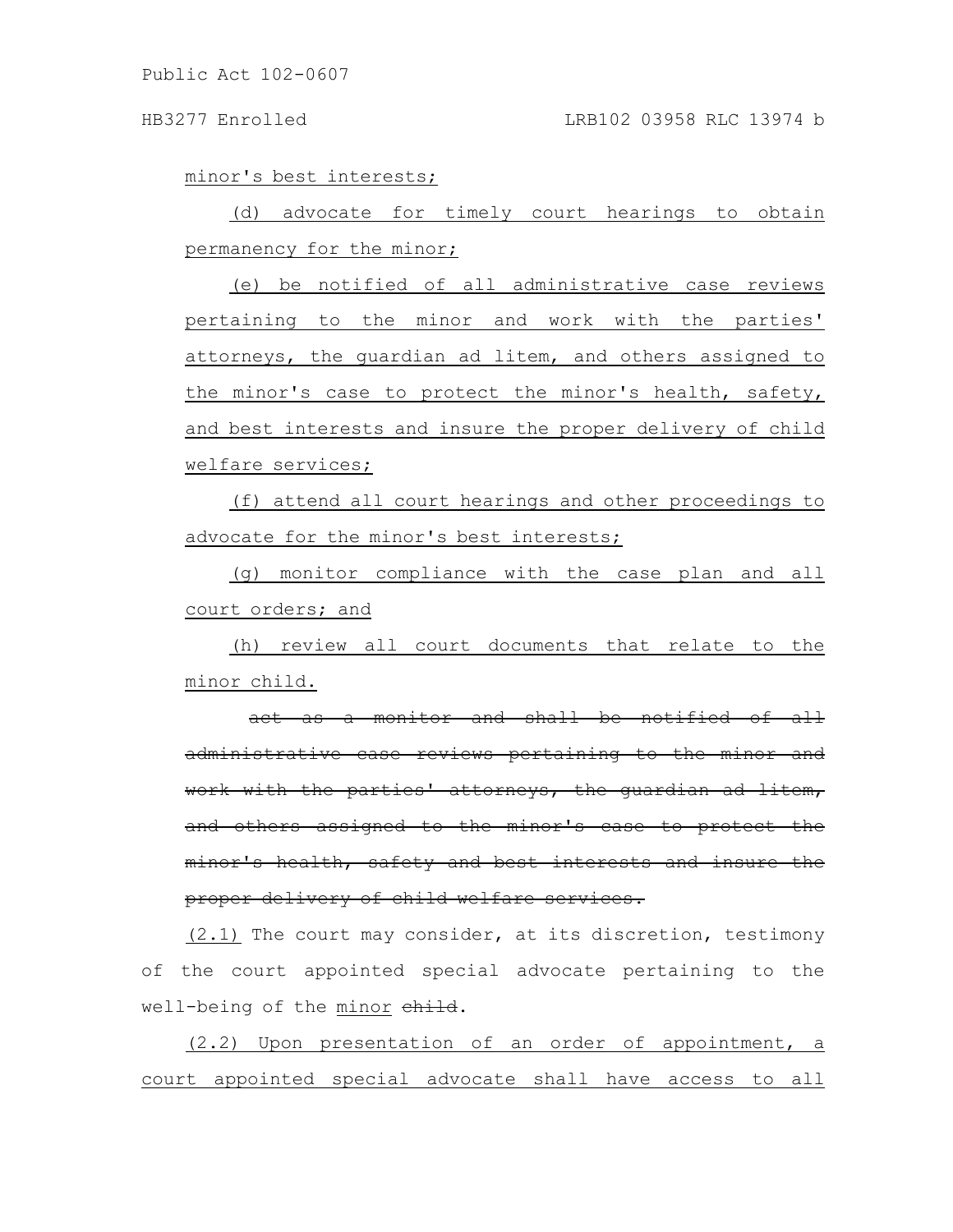records and information relevant to the minor's case with regard to the minor child.

(2.2-1) All records and information acquired, reviewed, or produced by a court appointed special advocate during the course of his or her appointment shall be deemed confidential and shall not be disclosed except as ordered by the court.

(3) Court appointed special advocates shall serve as volunteers without compensation and shall receive training consistent with nationally developed standards.

(4) No person convicted of a criminal offense as specified in Section 4.2 of the Child Care Act of 1969 and no person identified as a perpetrator of an act of child abuse or neglect as reflected in the Department of Children and Family Services State Central Register shall serve as a court appointed special advocate.

(5) All costs associated with the appointment and duties of the court appointed special advocate shall be paid by the court appointed special advocate or an organization of court appointed special advocates. In no event shall the court appointed special advocate be liable for any costs of services provided to the child.

(6) The court may remove the court appointed special advocate or the guardian ad litem from a case upon finding that the court appointed special advocate or the guardian ad litem has acted in a manner contrary to the child's best interest or if the court otherwise deems continued service is unwanted or